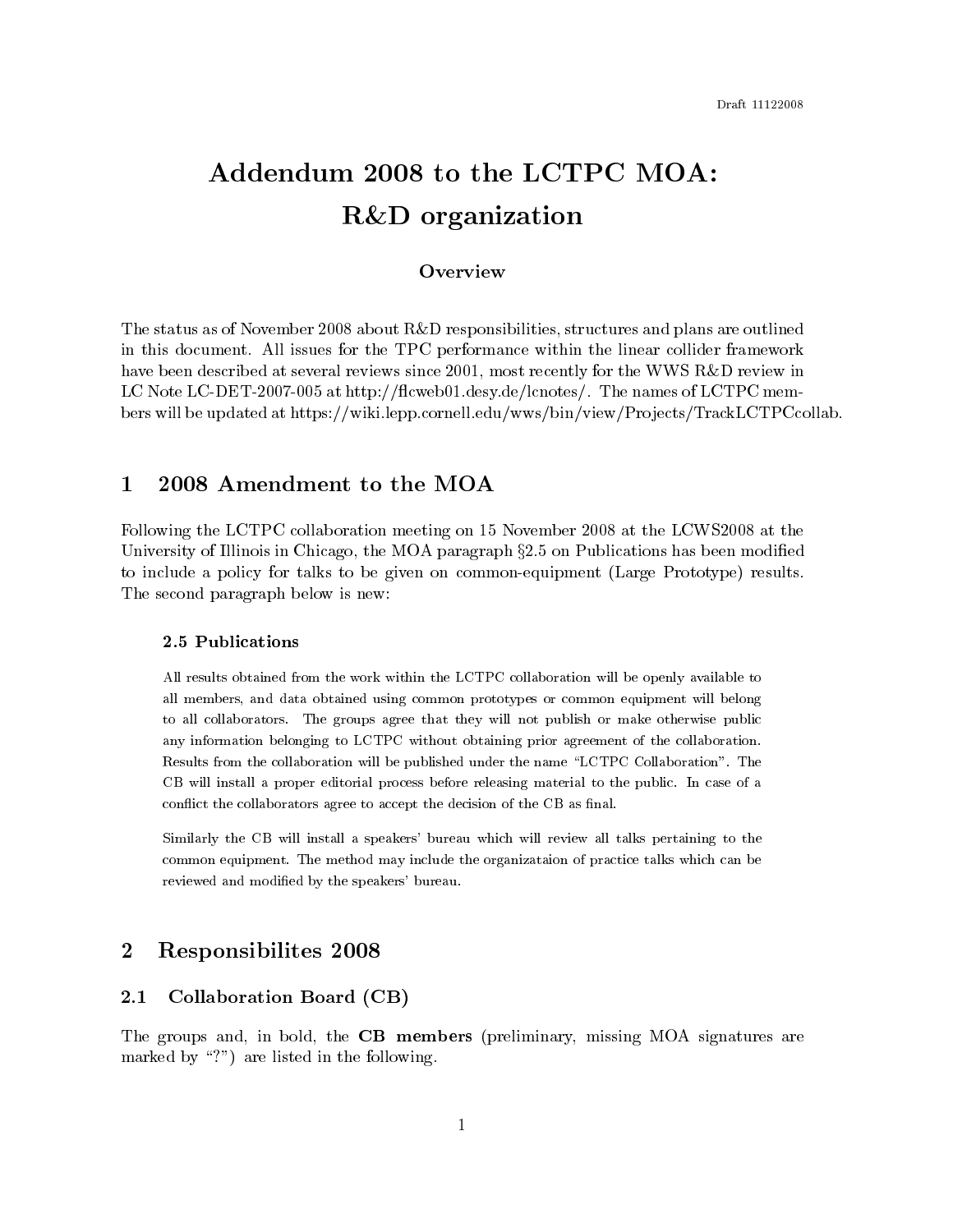$-A$ mericas $-$ Carleton/Triumf: Madhu Dixit Carleton U: **Alain Bellerive Jean-Pierre Martin** Montreal?: Victoria: Dean Karlen BNL: Alexei Lebedev Cornell: Dan Peterson Rick Van Kooten Indiana: LBNL?: Dave Nygren Louisiana Tech?: Lee Sawyer  $-A$ sia Tsinghua: Yuanning Gao For the CDC groups: Akira Sugiyama Hiroshima? **KEK** Kinki Saga Kogakuin JAX Kanagawa? Nagasaki Inst AS? Tokyo U A & T? U Tokyo? Mindanao?  $-Eu$ rope $-$ Inter U Inst for HEP(ULB-VUB): **Xavier Janssen** LAL Orsay/IPN Orsay?: **NN** CEA Sacly: Paul Colas Aachen: **Stefan Roth** Bonn: **Klaus Desch** DESY: **Ties Behnke** UHamburg: **Ties Behnke** EUDET: Joachim Mnich Andreas Bamberger/Markus Schumacher Freiburg?: Karlsruhe?: **Thomas Müller** MPI-Munich: **Ron Settles** Rostock: **Henning Schroeder** (deputy: Alexander Kaukher) Siegen?: Ivor Fleck **Jan Timmermans** Nikhef: Alexei Buzulutskov Novosibirsk: St.Peterburg?: **Anatoliy Krivchitch** Lund: Leif Jonsson CERN: Michael Hauschild (deputy:Lucie Linsen)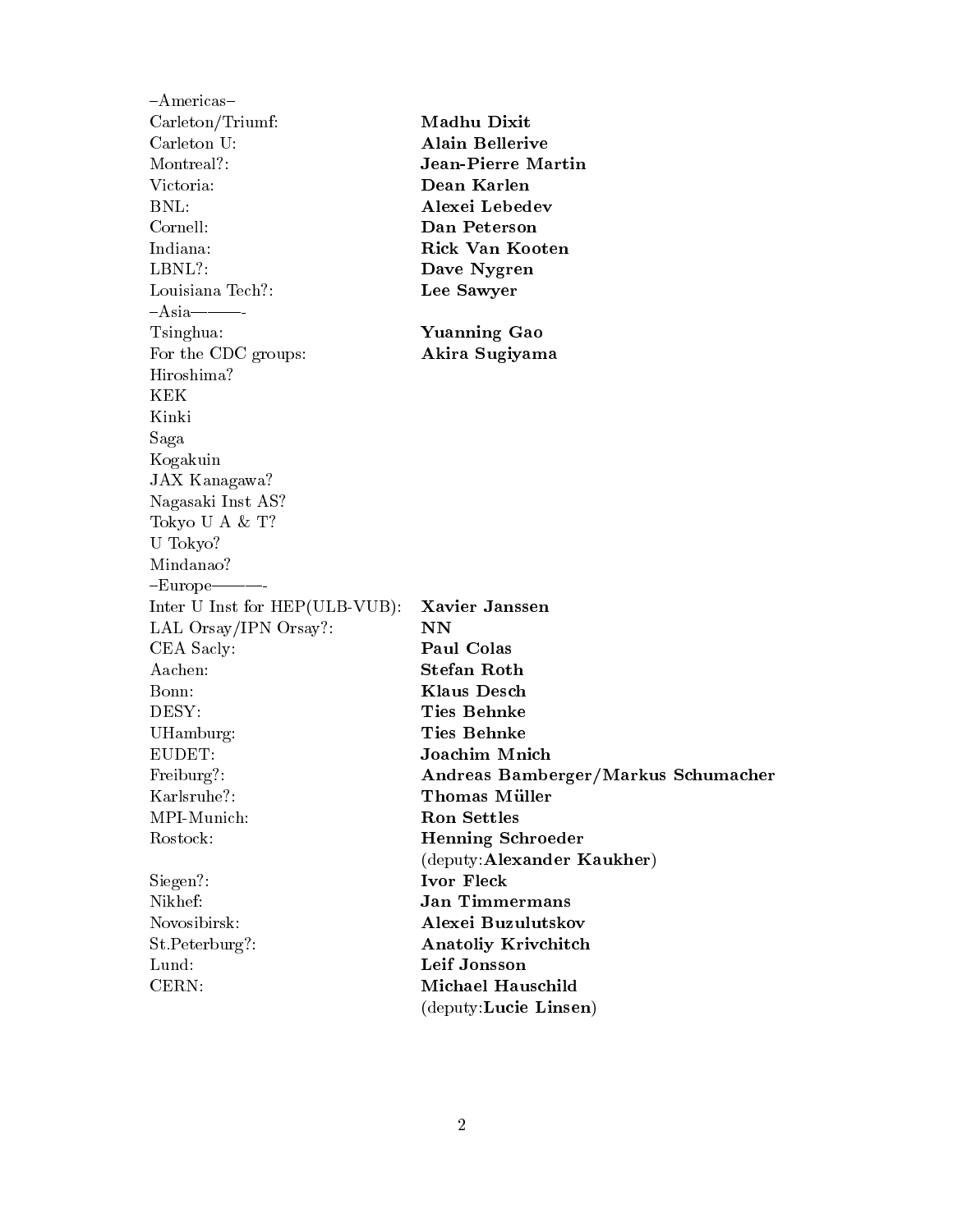#### $2.1.1$ New groups

The collaboration is open to all, and the changes in the group-structure are included above and will be updated in future Addenda.

Groups or persons that could not sign the MOA but want to be informed on the progress, thus are included the lctpc mailing list, are: Iowa State, MIT, Purdue, Yale, TU Munich, UMM Krakow, Bucharest.

#### 2.2 Regional Coordinators (RC)

The RCs for 2007/08, after selection of candidates by search committees in each region, were elected by the CB members of the respective region for a two-year period. They are

-Americas: Dean Karlen

-Asia: Takeshi Matsuda

-Europe: Ron Settles (who requested to continue for only one year) in 2007 and Jan Timmermans in 2008.

Spokesperson selection: The RCs decided not to have a predetermined rotation of RCs as their chairperson and spokesperson for the collaboration; he/she will be chosen by the RCs once per year, and the reasoning for the choice will be explained to the collaboration. Ron Settles had this function in 2007, and Jan Timmermans was voted as Chairperson/Spokesperson for 2008.

#### 2.3 Technical Board (TB)

The present workpackage structure is presented here; the **TB members** are the conveners of the workpackages and are listed in bold) in the following table. Preliminary information (to be confirmed after MOA-signing is completed) about the interests of the groups for the different workpackages is also shown; details of which group does what is in the process of being specified.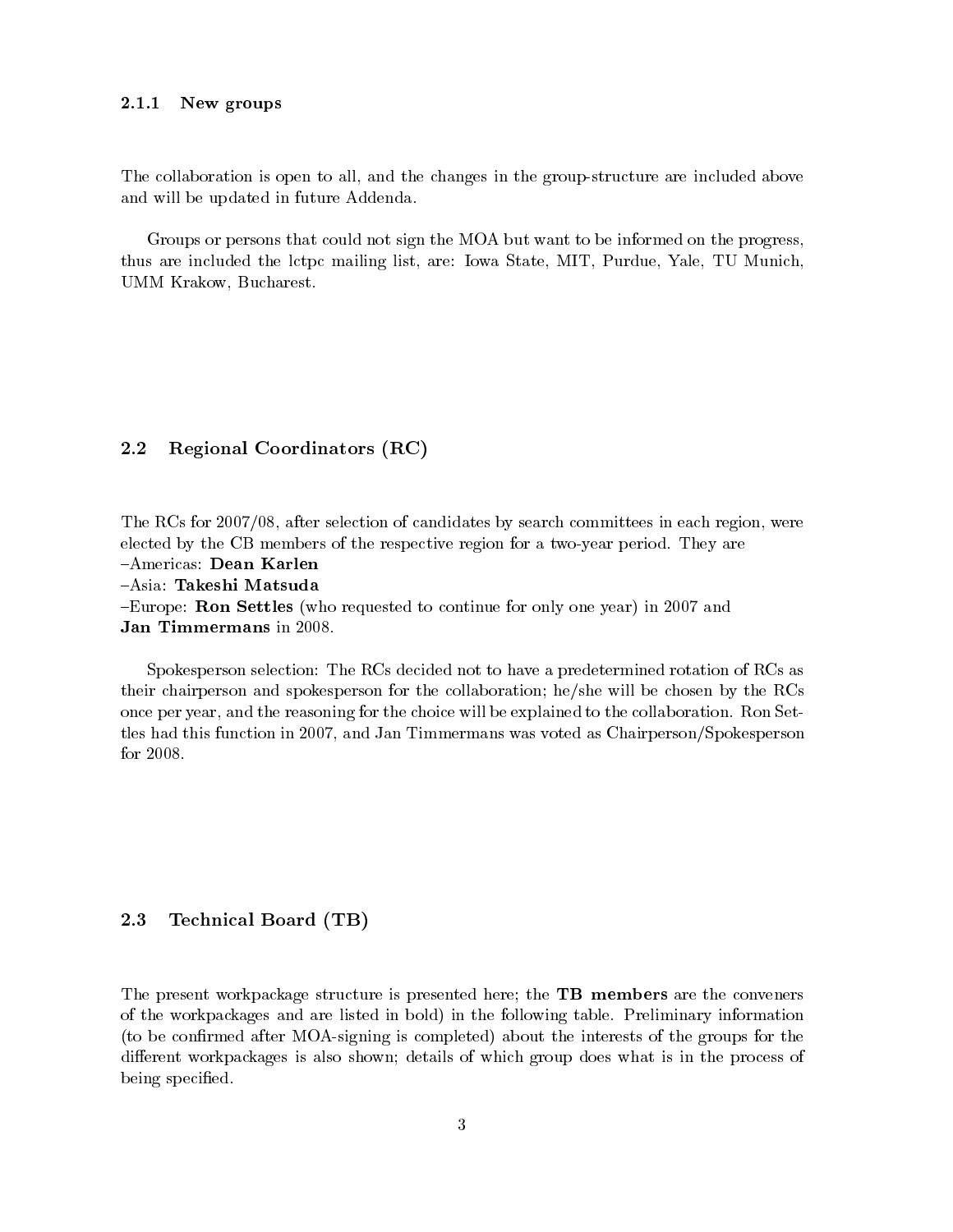| Workpackage                       | Groups involved     |
|-----------------------------------|---------------------|
| Convener                          |                     |
| Workpackage (0) $TPC$ R&D Program | LCTPC collaboration |

| Workpackage (1) | Mechanics |
|-----------------|-----------|
|                 |           |

| a) LP endplate structure, design                      | Bonn, Cornell, Desy/HH, MPI, Saclay,   |
|-------------------------------------------------------|----------------------------------------|
| Dan Peterson                                          | +contribution from Eudet               |
| b) Fieldcage, laser, gas                              | BNL, Desy/HH, Victoria                 |
| <b>Ties Behnke</b>                                    | +contribution from Eudet               |
| c) GEM panels for endplate                            | Bonn, Cornell, Desy/HH,                |
| Akira Sugiyama                                        | Kek/CDC, Tsinghua                      |
| d) Micromegas panels for endplate                     | Carleton, Cornell,                     |
| Paul Colas                                            | Saclay, Orsay                          |
| e) Pixel panels for endplate                          | Bonn, Freiburg, Nikhef, Saclay,        |
| <b>Jan Timmermans</b>                                 | +contriubution from Eudet              |
| f) Charge-dispersion-foil for endplate<br>Madhu Dixit | Carleton, Saclay, Orsay                |
| Workpackage (2) Electronics                           |                                        |
| a) Standard RO/DAQ sytem for LP                       | Brussels, Cern, Desy/HH, Lund,         |
| Leif Joensson                                         | +contribution from Eudet               |
| b) CMOS RO electronics                                | Nikhef, Saclay,                        |
| Harry van der Graaf                                   | +contribution from Eudet               |
| c) Electronics for LCTPC                              | Brussels, Cern, Desy/HH, Lund, Rostock |
| Luciano Musa                                          | Montreal, JAX, Nagasaki, Tsinghua,     |
|                                                       | +contribution from Eudet               |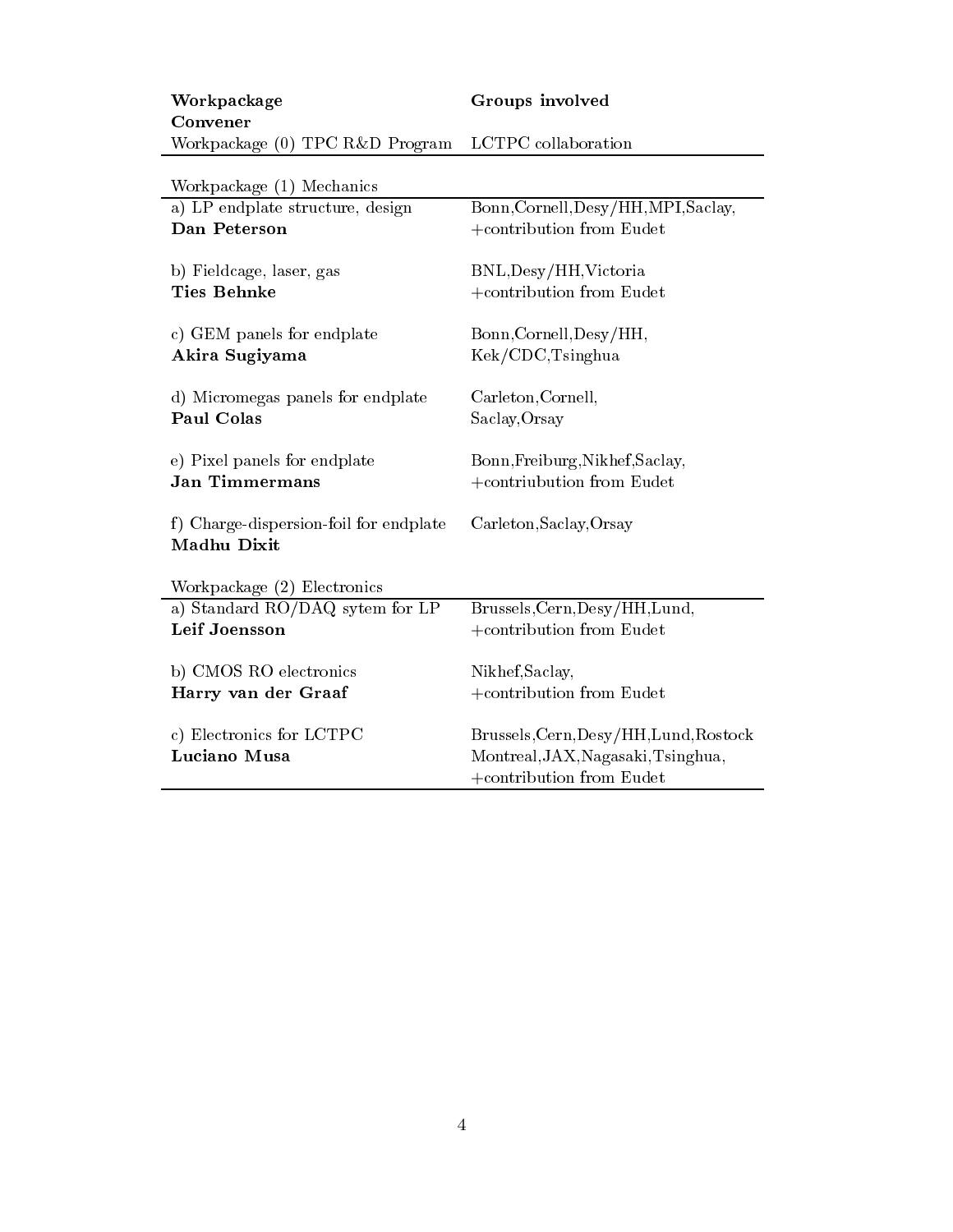| Workpackage (3) Software                                   |                                         |
|------------------------------------------------------------|-----------------------------------------|
| a) LP software $+$                                         |                                         |
| simul./reconstr.framework                                  | Bonn, Cornell, Desy/HH, Victoria,       |
| Martin Killenberg                                          | $+$ contribution from Eudet             |
| b) LCTPC simulation/perf./backgrounds                      | Bonn, Carleton, Cern, Cornell, Desy/HH, |
| <b>Stefan Roth</b>                                         | Kek/CDC, Victoria                       |
|                                                            |                                         |
| c) Full detector simulation/performance                    | $Bonn,$ Desy/HH,Kek/CDC                 |
| Keisuke Fujii                                              |                                         |
|                                                            |                                         |
| Workpackage (4) Calibration                                |                                         |
| a) Field map for the LP                                    | Cern, Desy/HH+contribution from Eudet   |
| Lucie Linsen                                               |                                         |
| b) Alignment                                               | Cern, Desy/HH, Kek/CDC                  |
| Takeshi Matsuda                                            |                                         |
|                                                            |                                         |
| c) Distortion correction                                   | Victoria                                |
| Dean Karlen                                                |                                         |
|                                                            |                                         |
| d) Radiation hardness of materials                         | St.Petersburg                           |
| Anatoliy Krivchitch                                        |                                         |
|                                                            |                                         |
| e) $\text{Gas}/\text{HV}/\text{Infrastructure}$ for the LP | Aachen, Desy, Victoria,                 |
| <b>Klaus Dehmelt</b>                                       | +contribution from Eudet                |

## Next R&D Steps, the LP and SPs 3

#### $3.1$ What has been learned

Before addressing plans, a brief overview of what has been learned in the past few years is needed. As described in the MOA, the R&D is proceeding in three phases:  $(1)$  Small Prototypes–SP, (2) Large Prototypes–LP and (3) Design.

Up to now during  $Phase(1)$ ,

-about 6 years of MPGD experience has been gathered,

-gas properties have been well measured,

-the best possible point resolution is understood,

-the resistive-anode charge-dispersion technique has been demonstrated,

-CMOS pixel RO technology has been demonstrated,

-the proof of principle of TDC-based electronics has been shown and

-commissioning has started for the LP.

#### 3.2 Next steps

The Phase(2) LP and SP work is expected to take about three years and will be followed by Phase(3), the design of the LCTPC. A scenario for the options in presented in Table 1 which will be updated in future Addenda as the planning progresses.